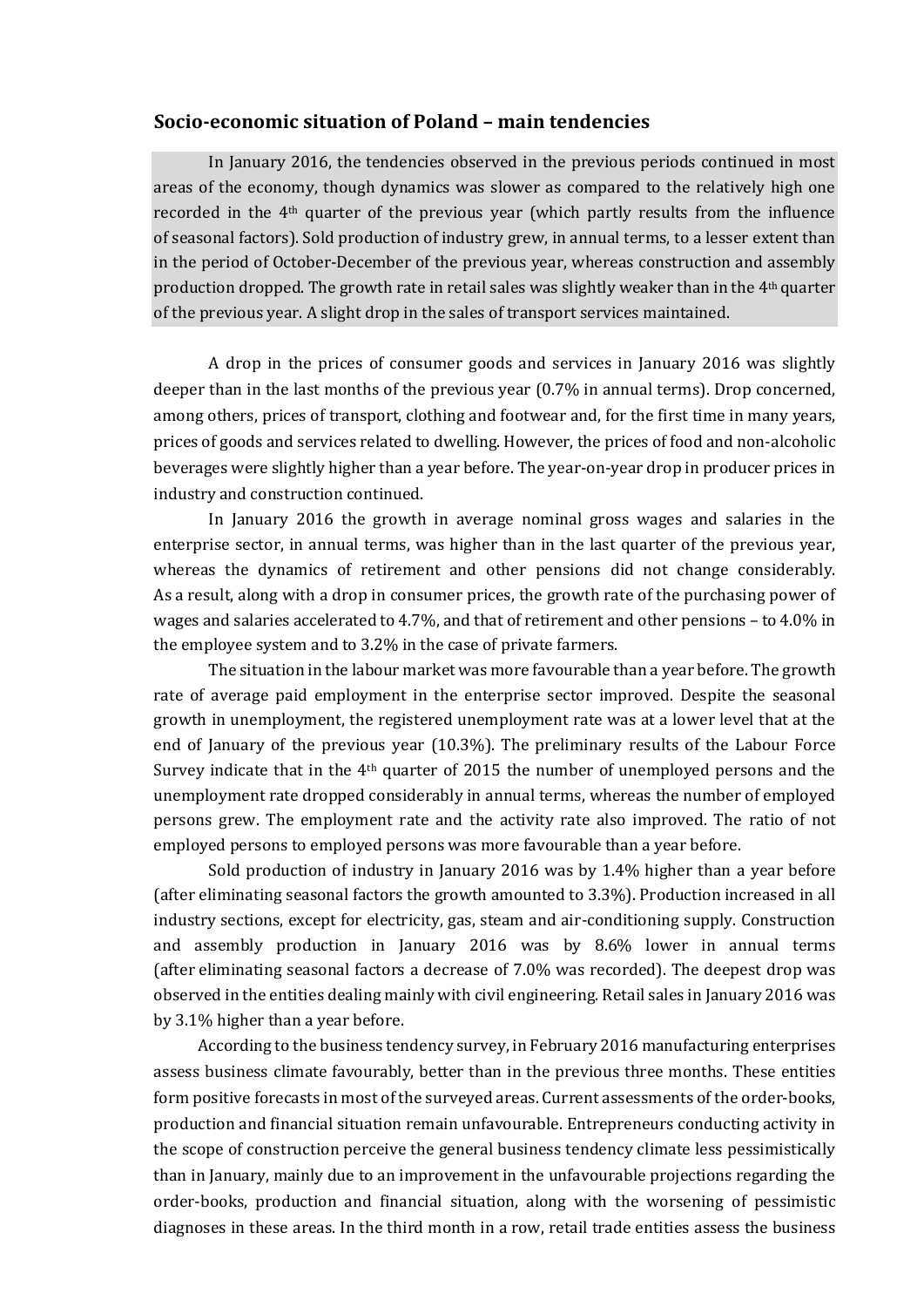climate negatively. These enterprises formulate unfavourable and worse than in January assessments on the current sales and financial situation . Expectations in these areas and concerning the future demand for goods are considerably less unfavourable. In the recent months, enterprises operating in manufacturing, construction and retail trade more often refer to the inconvenience arising from the shortage of qualified personnel, along with an increased uncertainly regarding the general economic situation. Consumer attitudes are less pessimistic than in January. In particular, the indicator on future tendencies in individual consumption (including mainly forecasts on the unemployment level and saving money opportunities) has improved.

In January 2016 on the agricultural market the prices of most crop products were higher than a year before, with limited procurement. The procurement prices of wheat were below the level observed in January 2015. The prices of animal products, except for cattle for slaughter, decreased in annual terms, along with increased supply.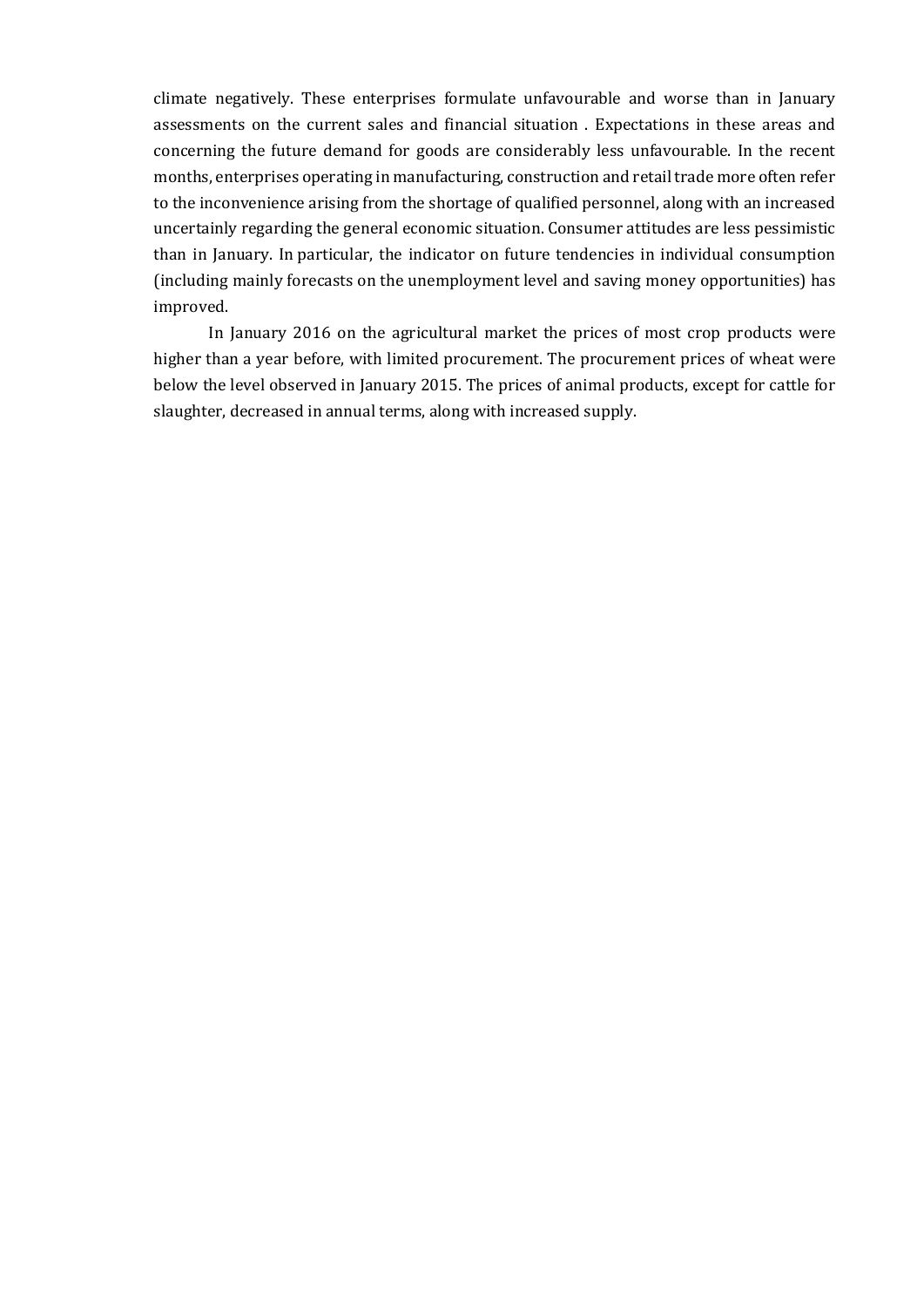| Specification                                                                            |                  |              |             |         |         |         |         |            |             |         |         |         |         |
|------------------------------------------------------------------------------------------|------------------|--------------|-------------|---------|---------|---------|---------|------------|-------------|---------|---------|---------|---------|
| $a - 2015$                                                                               |                  |              | $_{\rm II}$ | III     | IV      | V       | VI      | <b>VII</b> | <b>VIII</b> | IX      | X       | XI      | XII     |
| $b - 2016$                                                                               |                  |              |             |         |         |         |         |            |             |         |         |         |         |
| Paid employment in the enterprise sector <sup>1</sup> in thous. persons                  | a                | 5573         | 5573        | 5576    | 5575    | 5577    | 5578    | 5583       | 5588        | 5593    | 5608    | 5617    | 5626    |
|                                                                                          | $\mathbf b$      | 5703         |             |         |         |         |         |            |             |         |         |         |         |
| Registered unemployed persons (end of period) in thous. persons                          | a                | 1919         | 1919        | 1861    | 1782    | 1702    | 1622    | 1586       | 1564        | 1539    | 1517    | 1531    | 1563    |
|                                                                                          | $\mathbf b$      | 1648<br>11,9 | 11,9        | 11,5    | 11,1    | 10,7    | 10,2    | 10,0       | 9,9         | 9,7     | 9,6     | 9,6     | 9,8     |
| Unemployment rate (end of period) in %                                                   | a<br>$\mathbf b$ | 10,3         |             |         |         |         |         |            |             |         |         |         |         |
| Average monthly nominal gross wage and salary in the<br>enterprise sector <sup>1</sup> : |                  |              |             |         |         |         |         |            |             |         |         |         |         |
| in zloty                                                                                 | a                | 3942,78      | 3981,75     | 4214,14 | 4123,26 | 4002,16 | 4039,70 | 4095,26    | 4024,95     | 4059,19 | 4110,77 | 4164,01 | 4515,28 |
|                                                                                          | h                | 4101,36      |             |         |         |         |         |            |             |         |         |         |         |
| previous month=100                                                                       | a                | 90,0         | 101,0       | 105,8   | 97,8    | 97,1    | 100,9   | 101,4      | 98,3        | 100,9   | 101,3   | 101,3   | 108,4   |
|                                                                                          | b                | 90,8         |             |         |         |         |         |            |             |         |         |         |         |
| corresponding month of previous year=100                                                 | a                | 103,6        | 103,2       | 104,9   | 103,7   | 103,2   | 102,5   | 103,3      | 103,4       | 104,1   | 103,3   | 104.0   | 103,1   |
|                                                                                          | b                | 104,0        |             |         |         |         |         |            |             |         |         |         |         |
| Average monthly real gross wage and salary in the enterprise                             | a                | 105,2        | 105,0       | 106,6   | 104,9   | 104,1   | 103,4   | 104,1      | 104,1       | 105,2   | 104,2   | 104,7   | 103,8   |
|                                                                                          | $\mathbf b$      | 104,7        |             |         |         |         |         |            |             |         |         |         |         |
| Average monthly real gross retirement pay and pension:                                   |                  |              |             |         |         |         |         |            |             |         |         |         |         |
| from non-agricultural social security system                                             |                  |              |             |         |         |         |         |            |             |         |         |         |         |
| corresponding month of previous year=100                                                 | $\mathbf{a}$     | 104,5        | 104,6       | 104,8   | 103,3   | 103,1   | 102,8   | 103,1      | 103,4       | 103,3   | 103,3   | 103,4   | 103,4   |
|                                                                                          | $\mathbf b$      | 104,0        |             |         |         |         |         |            |             |         |         |         |         |
| of farmers                                                                               |                  |              |             |         |         |         |         |            |             |         |         |         |         |
| corresponding month of previous year=100                                                 | a                | 102,9        | 103,2       | 104,9   | 104,5   | 105,5   | 104,4   | 103,6      | 103,1       | 103,3   | 103,0   | 102,8   | 102,7   |
|                                                                                          | $\mathbf b$      | 103,2        |             |         |         |         |         |            |             |         |         |         |         |
| Price indices of consumer goods and services:                                            |                  |              |             |         |         |         |         |            |             |         |         |         |         |
| previous month=100<br>corresponding month of previous year=100                           | a<br>b           | 99,8<br>99,6 | 99,9        | 100,2   | 100,4   | 100,0   | 100,0   | 99,9       | 99,6        | 99,7    | 100,1   | 99,9    | 99,8    |
|                                                                                          | a                | 98,6         | 98,4        | 98,5    | 98,9    | 99,1    | 99,2    | 99,3       | 99,4        | 99,2    | 99,3    | 99,4    | 99,5    |
|                                                                                          | b                | 99,3         |             |         |         |         |         |            |             |         |         |         |         |
| December of previous year=100                                                            | a                | 99,8         | 99,6        | 99,8    | 100,3   | 100,3   | 100,3   | 100,2      | 99,9        | 99,6    | 99.7    | 99,6    | 99,5    |
|                                                                                          | b                | 99,6         |             |         |         |         |         |            |             |         |         |         |         |
| Price indices of sold production of industry:                                            |                  |              |             |         |         |         |         |            |             |         |         |         |         |
| previous month=100                                                                       | a                | 99,9         | 99,9        | 100.1   | 99,6    | 100,4   | 100,6   | 99,6       | 99,3        | 99,9    | 100.1   | 100.0   | 99.8    |
|                                                                                          | $\mathbf b$      | 99,5         |             |         |         |         |         |            |             |         |         |         |         |
| corresponding month of previous year=100                                                 | a                | 97,2         | 97,2        | 97,5    | 97,3    | 97,9    | 98,6    | 98,2       | 97,3        | 97,2    | 97,7    | 98,2    | 99,2    |
|                                                                                          | $\mathbf b$      | 98,8         |             |         |         |         |         |            |             |         |         |         |         |
| Price indices of construction and assembly production:                                   |                  |              |             |         |         |         |         |            |             |         |         |         |         |
| previous month=100                                                                       | a                | 99,9         | 99,9        | 100,0   | 100,0   | 99,9    | 100,0   | 99,9       | 99,9        | 99.9    | 99.9    | 99.9    | 99,9    |
|                                                                                          | b                | 99,9         |             |         |         |         |         |            |             |         |         |         |         |
| corresponding month of previous year=100                                                 | a                | 99,5         | 99,6        | 99,7    | 99,7    | 99,7    | 99,6    | 99,6       | 99,4        | 99,4    | 99,3    | 99,3    | 99,1    |
|                                                                                          | b                | 99,3         |             |         |         |         |         |            |             |         |         |         |         |

## **SELECTED INDICATORS REGARDING THE ECONOMIC SITUATION OF THE COUNTRY**

1 Data concern economic entities employing more than 9 persons.